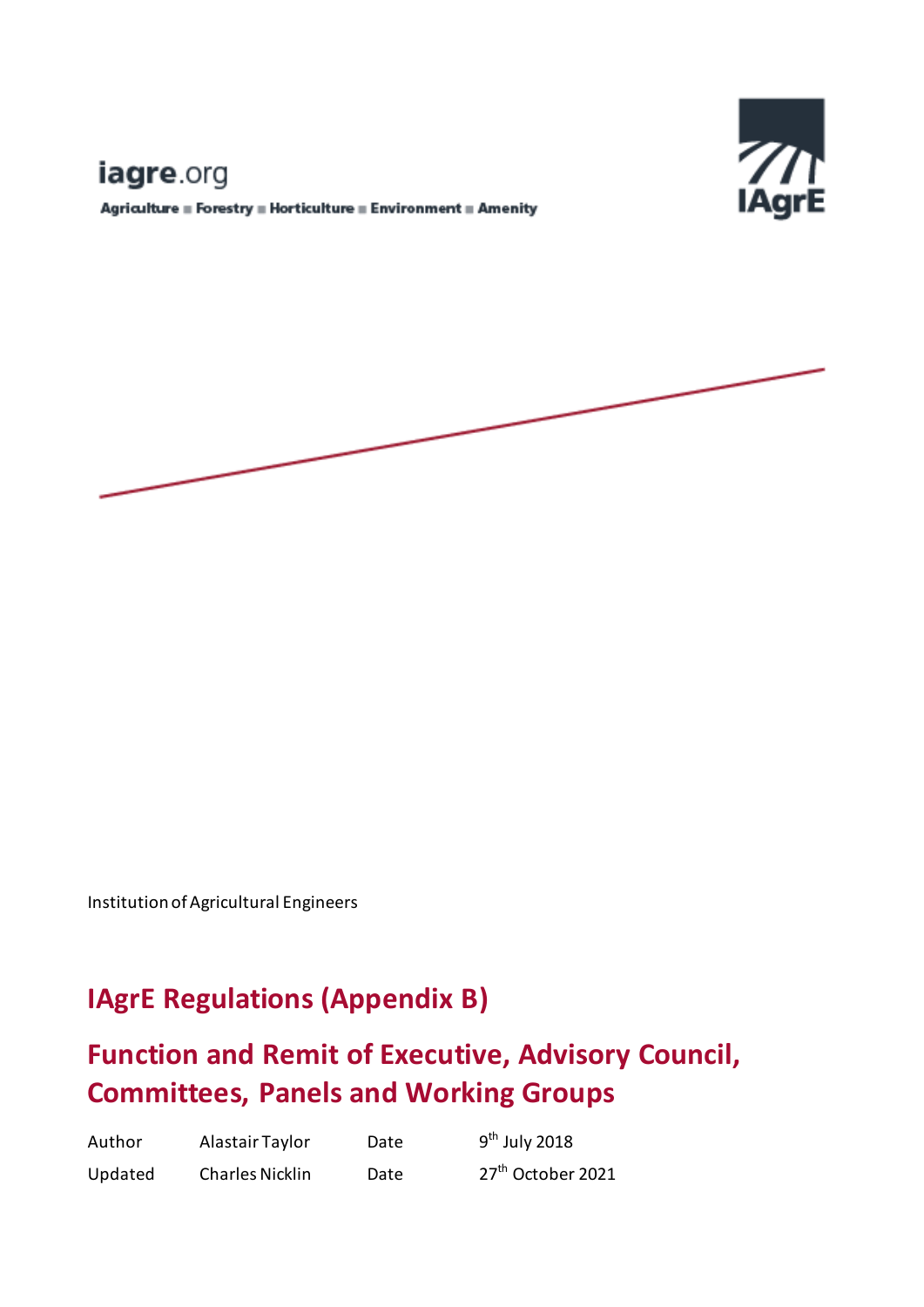

# **1. Format of IAgrE Committees and Panels**

The Institution of Agricultural Engineers (IAgrE) has the following Committees and Panels:

#### **Committees**

| Executive Committee      | Trustees and Officers of the Institution. Responsible for executive<br>decisions and actions.                                                                            |
|--------------------------|--------------------------------------------------------------------------------------------------------------------------------------------------------------------------|
| Advisory Council         | Responsible for advising Executive Committee on any matters that<br>Executive Committee refers to it and any other matters that<br>Council wishes to refer to Executive. |
| Membership Committee     | Responsible for admission, transfer and registration of members.<br>Also responsible for accreditation of academic courses.                                              |
| Professional Development | Responsible for oversight of members Continuing Professional                                                                                                             |
| Committee                | Development (CPD) and arrangements for monitoring quality.                                                                                                               |
| Publications Management  | Responsible for all matters relating to the journals of the                                                                                                              |
| Committee                | Institution.                                                                                                                                                             |
| Diversity and Inclusion  | Responsible for advising the Institution in terms of its practice,                                                                                                       |
| Committee                | approach and development of equality, diversity and inclusion.                                                                                                           |

#### **Panels**

| Finance Panel          | Formed of Trustees with relevant experience. Meets as required to<br>review budgets, consider staff remuneration, analyse investment<br>performance.                                                                                                   |
|------------------------|--------------------------------------------------------------------------------------------------------------------------------------------------------------------------------------------------------------------------------------------------------|
| External Affairs Panel | Formed of eminent IAgrE members, Fellows of the Royal Academy<br>of Engineering, key sector experts etc. Meets on as and when<br>required. Responds to key government policies and national<br>initiatives and influences the IAgrE response to these. |
| Awards Panel           | Formed of members from IAgrE Committees. Meets annually.<br>Considers and confirms members and others put forward for<br>awards. Reviews the range of awards and criteria.                                                                             |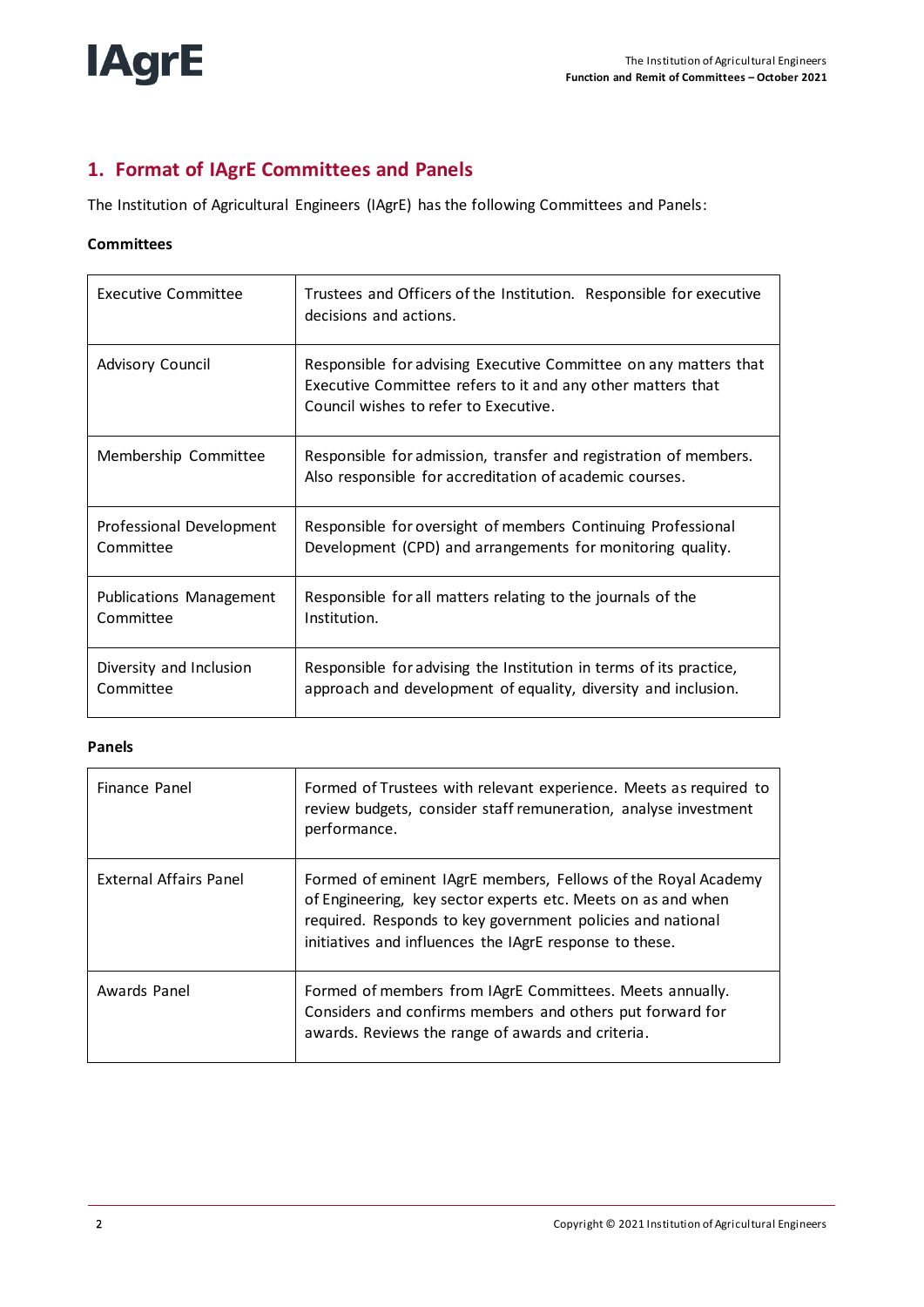

| Young Professionals Panel                    | Formed of apprentices, undergraduates, postgraduates and pre-<br>professionals (i.e. apprentices, students and graduates in their first<br>year post graduation/research). Considers the needs and interests<br>of this community and meets in a way which suits this audience.<br>Chaired by student members of Advisory Council and feeds back as<br>appropriate. |
|----------------------------------------------|---------------------------------------------------------------------------------------------------------------------------------------------------------------------------------------------------------------------------------------------------------------------------------------------------------------------------------------------------------------------|
| Promoting Professional<br>Registration Panel | Formed of volunteers who are registered professionals. Meets as<br>and when required. Considers strategies to promote professional<br>registration for Engineering and Environment. A Panel of Advisory<br>Council, this acts as a voice for IAgrE registered professionals                                                                                         |

# **2. Terms of Reference for Committees**

### **Executive Committee of Trustees (The Trustees)**

The Institution is managed formally by a group of Trustees who are members of the Executive Committee of Trustees (The Trustees). More details about the Executive can be found in the IAgrE Memorandum and Articles of Association and Regulations. The quorum for meetings is 5.

Trustees will meet regularly, and at least three times a year, typically in January, March/April and September. Additional meetings may be called from time to time as necessary.

Under normal circumstances, the January meeting will be preceded by the Awards Panel and the September meeting may incorporate the Finance Panel.

Special meetings may be arranged as necessary to deal with any urgent constitutional and or operational matters.

The primary function of the Executive Committee of Trustees is divided into general functions which apply at all times and others which are more specific and take place at certain times of the year.

The more general functions are defined by the Charities Commission and include:

- Acting in the best interests of IAgrE and its members.
- Ensuring that the IAgrE resources are managed responsibly.
- Acting with reasonable care and skill.
- Ensuring IAgrE is accountable.

Details of these functions can be found at:

[https://www.gov.uk/government/publications/the-essential-trustee-what-you-need-to-know-cc3/the](https://www.gov.uk/government/publications/the-essential-trustee-what-you-need-to-know-cc3/the-essential-trustee-what-you-need-to-know-what-you-need-to-do)[essential-trustee-what-you-need-to-know-what-you-need-to-do](https://www.gov.uk/government/publications/the-essential-trustee-what-you-need-to-know-cc3/the-essential-trustee-what-you-need-to-know-what-you-need-to-do)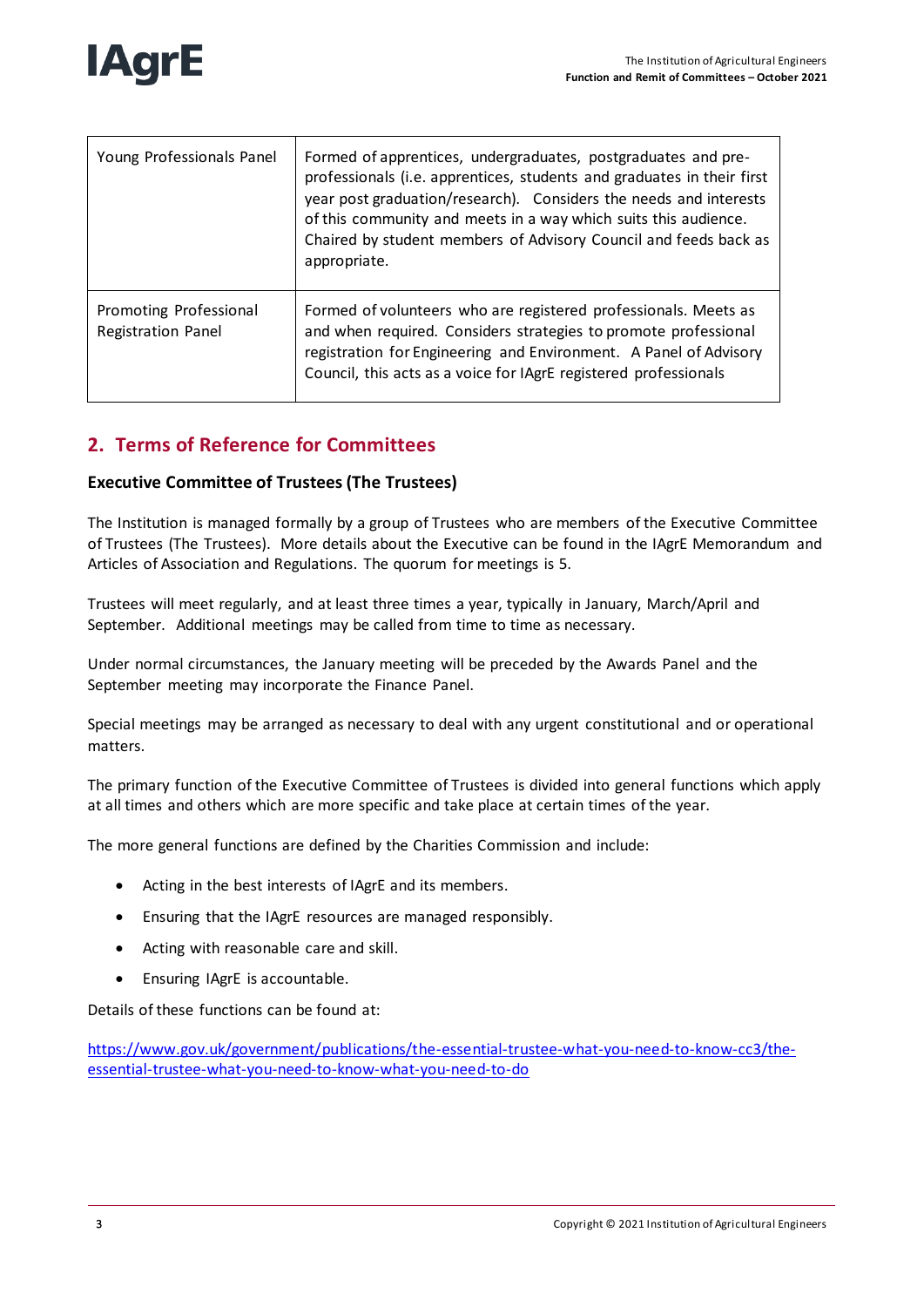

Specific functions and duties are listed as follows:

#### **January**

- A review of year taken place and a look forward to the following year priorities.
- To approve the Awards Panel's recommendations.

#### **March/April**

- To approve the accounts for the previous year.
- To approve the agenda for the AGM.
- To decide upon nominations for elections taking place at the AGM.

#### **September**

- To approve the budget for the following year.
- To terminate membership of defaulters.

#### **At all meetings**

- Trustees have powers to deal with special membership admission and transfer applications referred by the Membership Committee (usually for Fellow Grade).
- The Committee may delegate responsibility to working parties, ad hoc groups or individual members as appropriate.
- Ensure that equality, diversity and inclusion issues are considered in all aspects of the Institution's work.

#### **Advisory Council**

The Advisory Council meets regularly and under normal circumstances, twice a year, usually in February and October.

Advisory Council meetings will be held at locations around the country and where possible linked to a topical Continuing Professional Development opportunity which Advisory Council members may, or may not choose to attend.

The Advisory Council's primary function is to:

- Receive reports and updates from the IAgrE Secretariat.
- Act as a voice for IAgrE members.
- Provide advice to the Executive Committee on matters relating to national initiatives and priorities, and the development of the Institution and its members.
- Put forward suggestions and proposals as appropriate to the Executive Committee of Trustees for consideration.
- Ensure that equality, diversity and inclusion issues are considered in all aspects of the Institution's work.

The Advisory Council is elected annually at the AGM.

All IAgrE members are entitled to attend Advisory Council meetings.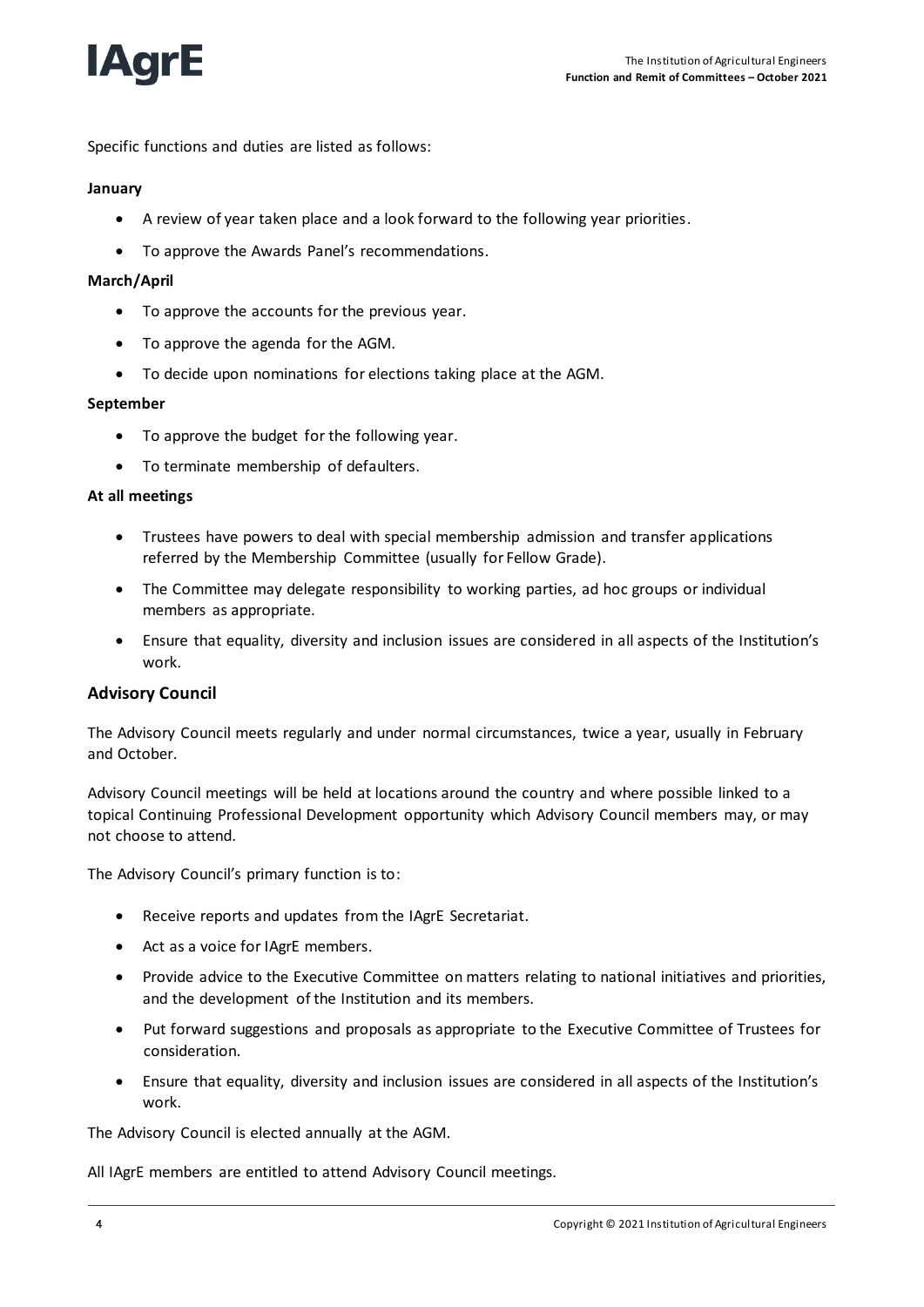

### **Membership Committee**

The Membership Committee will meet regularly to consider applications for admission and transfer in accordance with procedures and rules as approved by the Executive Committee of Trustees. Admission and transfer to the senior grade of Fellow is subject to endorsement by the Executive Committee at scheduled meetings or by electronic voting.

The Membership Committee is elected annually by the Executive Committee of Trustees and is responsible for the following general duties:

- Admission of new members.
- Transfer of members from one grade to another.
- Registration of members with the Engineering Council and the Society for the Environment.
- Assessment and accreditation/approval of academic courses as meeting the requirements of Engineering Council (UK) Interim Registration.
- Assessment and accreditation/approval of academic courses as meeting the requirements of Engineering Council (UK) Final Registration.
- Assessment and accreditation/approval of academic courses as meeting the requirements for registration with the Society for the Environment.
- Assessment and accreditation of individuals/training programmes/assessment centres against the relevant grades of IAgrE membership and Professional Engineering.
- Consideration from time to time of the rules governing admission and transfer of members, together with associated procedures, and advising the Executive Committee of Trustees of changes as necessary.

The Committee is responsible for assessing and processing applications for registration with the Engineering Council and the Society for the Environment in accordance with standards set by them. The Committee is also responsible for the assessment and accreditation of academic courses in the application of technology to the land-based sector as meeting the requirements for interim and full registration of the Engineering Council and the Society for the Environment. Where changes in the Engineering Council and the Society for the Environment policy/standards dictate, the Committee will advise and recommend to the Executive Committee the appropriate amendments to rules and procedures as necessary.

The Committee will also ensure that equality, diversity and inclusion issues are considered in all aspects of the membership process.

The quorum for all meetings is 5. At least 3 relevant registrants should be in attendance at a meeting where decisions on registration are being made.

### **Professional Development Committee**

The Committee is elected annually by the Executive Committee and comprises senior corporate members of the Institution with at least one representative of each of – education (degree level), education (subdegree level), research, industry (manufacturing) and industry (distribution). The Executive Committee of Trustees and the Membership Committee will be represented on this Committee. Non IAgrE members will be co-opted if needed.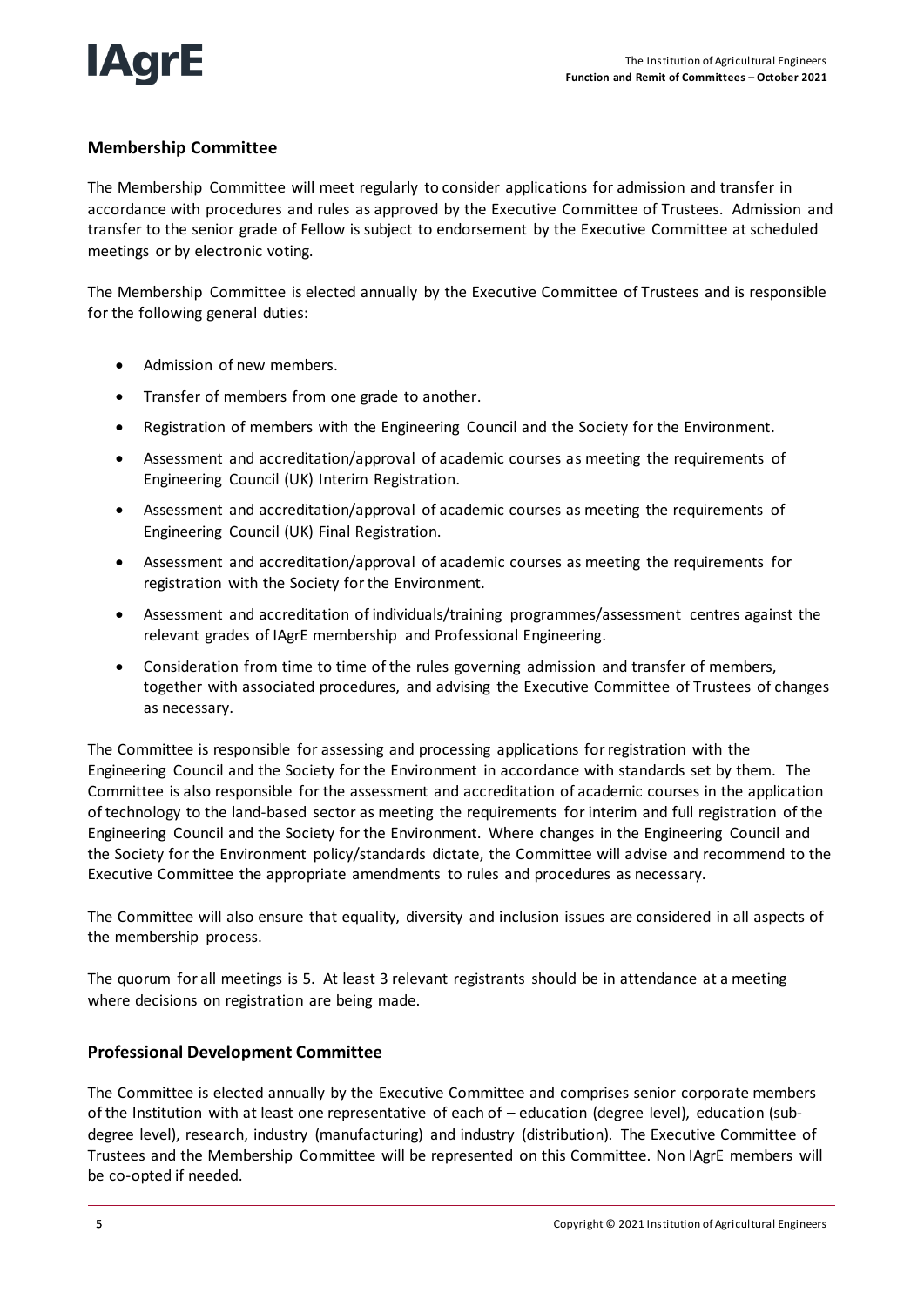

The overall function of the Committee is to advise the Executive Committee on the Initial Professional Development (IPD) and Continuing Professional Development (CPD) requirements of the land-based sector and to encourage and promote the CPD for the industry having regard to changing conditions and requirements of industry. The Committee will also ensure that equality, diversity and inclusion issues are considered in all aspects of professional development.

Specific general duties include:

- Establishing practices for Initial Professional Development (IPD) and arrangements for promoting these to employers and industry.
- Oversight of the implementation and management of Continuing Professional Development (CPD) for the institution.
- Sampling of CPD to the Engineering Council and the Society for the Environment's requirements.
- Reviewing the facilities for the provision and recording of CPD.
- Encouraging the organisation of short courses, seminars and other means of providing CPD for members.

The Committee will meet as required but not less than twice per annum. The quorum for meetings is one third of its members plus one.

#### **Publications Management Committee**

The Committee is responsible for all matters relating to the IAgrE journal Landwards, the IAgrE scientific journal Biosystems Engineering and any other publications that shall, from time to time, be published by IAgrE. There will be 2 meetings per year.

The Committee may establish sub-committees and editorial boards as required.

The Committee will:

- Maintain a scientific overview of Institution publications.
- Provide ultimate quality control for the journals.
- Make scientific judgements on publishing proposals.
- Maintain oversight of any complaints and appeals relating to plagiarism.
- With the assistance of external referees' comments where such decisions fall outside the remit of the Editorial Board of Biosystems Engineering, make editorial decisions.
- Review overall publishing strategy, journal publishing policy and other publishing policy.
- Ensure that equality, diversity and inclusion issues are considered in all aspects of the Institution's publications.

The IAgrE President will chair the Committee and will comprise of the President-Elect together with Executive/Council members with general publishing experience, learned papers publishing experience, plus other co-opted members with a similar background (this may include part of all of the UK based members of the Editorial Board of Biosystems Engineering). Additionally, the IAgrE CEO will attend meetings.

The quorum for the meeting will be one third of its members plus one.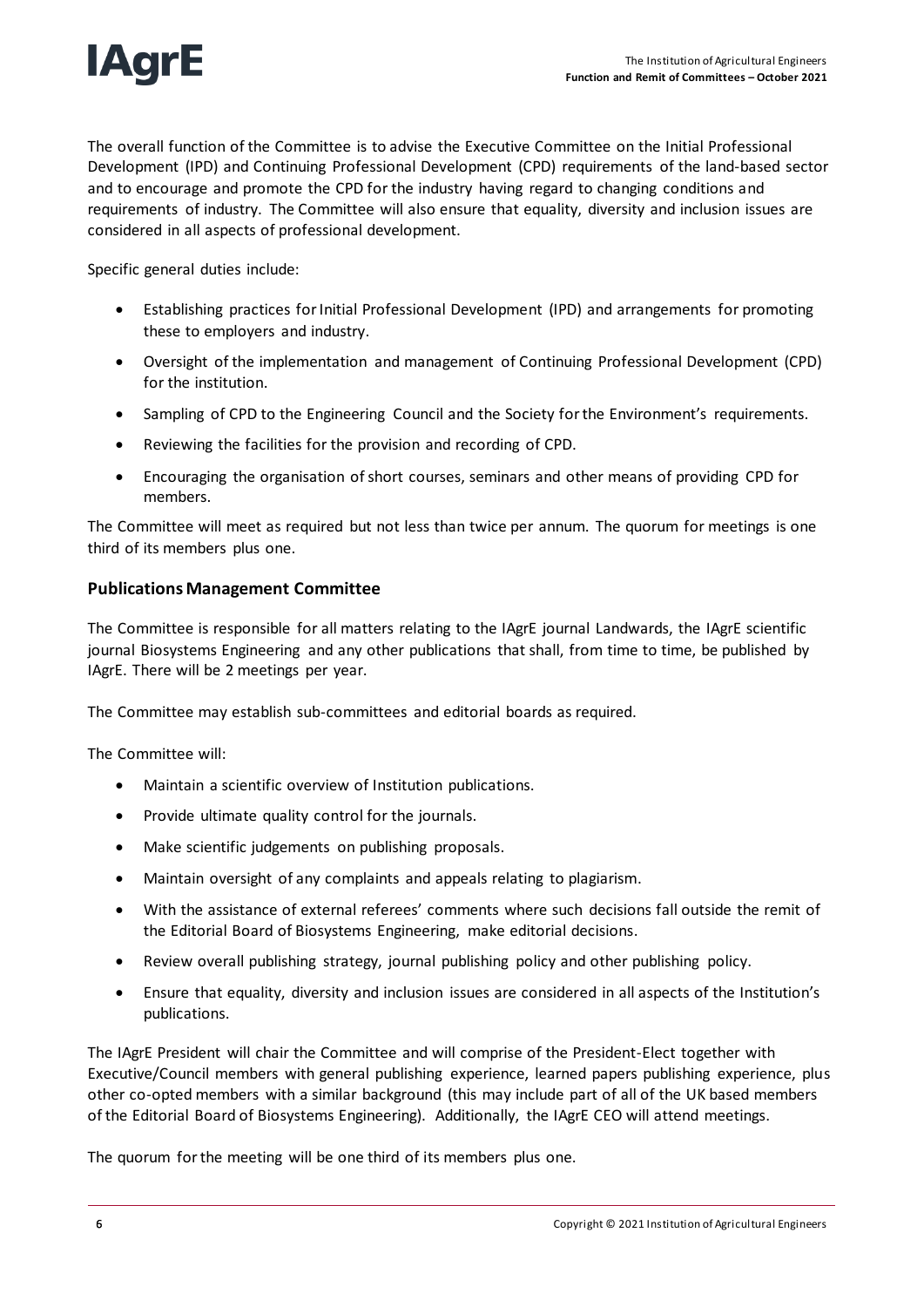

#### **Diversity and Inclusion Committee**

The Committee comprises of volunteers from the membership, chaired by a member of the Executive Committee. The objective of the Committee is to both challenge and support the Institution in terms of its practice, approach and development of equality, diversity and inclusion. The Institution must be welcoming to all to support a diverse profession that inspires, attracts and retains people from different backgrounds, reflecting our increasingly diverse society. The core functions of the Diversity and Inclusion Committee are:

- Advise the Executive Committee, the Advisory Council, other Committees, and the Institution generally on the formulation and implementation of strategies to widen access to the Institution, and to the land-based engineering sector, for under-represented groups.
- Where possible, monitor changes in the membership profile, identify trends and recommend actions.
- Advise on the services and benefits provided to members.
- Ensure that equality, diversity and inclusion issues are considered in all aspects of the Institution's work.
- Where appropriate, set and monitor targets and provide a full report to the Advisory Council at least annually.

The Committee will meet as required, but at least annually.

# **3. Terms of Reference for Panels**

#### **Finance Panel**

The Finance Panel comprises: The President, the President-elect, the immediate Past President, one other past President and the Honorary Treasurer. The Panel meet as required to review the budget and staff remuneration in respect of the next year, for approval by the Executive Committee meeting immediately following. The Panel may meet at other times to review investment performance and any other financial matters relating to the Institution.

#### **External Affairs Panel**

The External Affairs Panel comprises: The President, four others by invitation and ad-hoc as necessary. The Panel is appointed annually and meets as required to formulate and recommend strategy and action relating to: Press and public relations, recruitment, marketing and communications, journals and publications, issue management and consultations, generation of sponsorship and conference programme. The Panel will generally meet twice per annum in March and October.

#### **Awards Panel**

The Awards Panel comprises: The President, the President-elect or their nominee Chairman, other members appointed annually by the Executive Committee.

The Panel normally meets in December/January and is responsible for:

 Considering all eligible papers and recommending the recipient of the Douglas Bomford Trust (DBT) award.